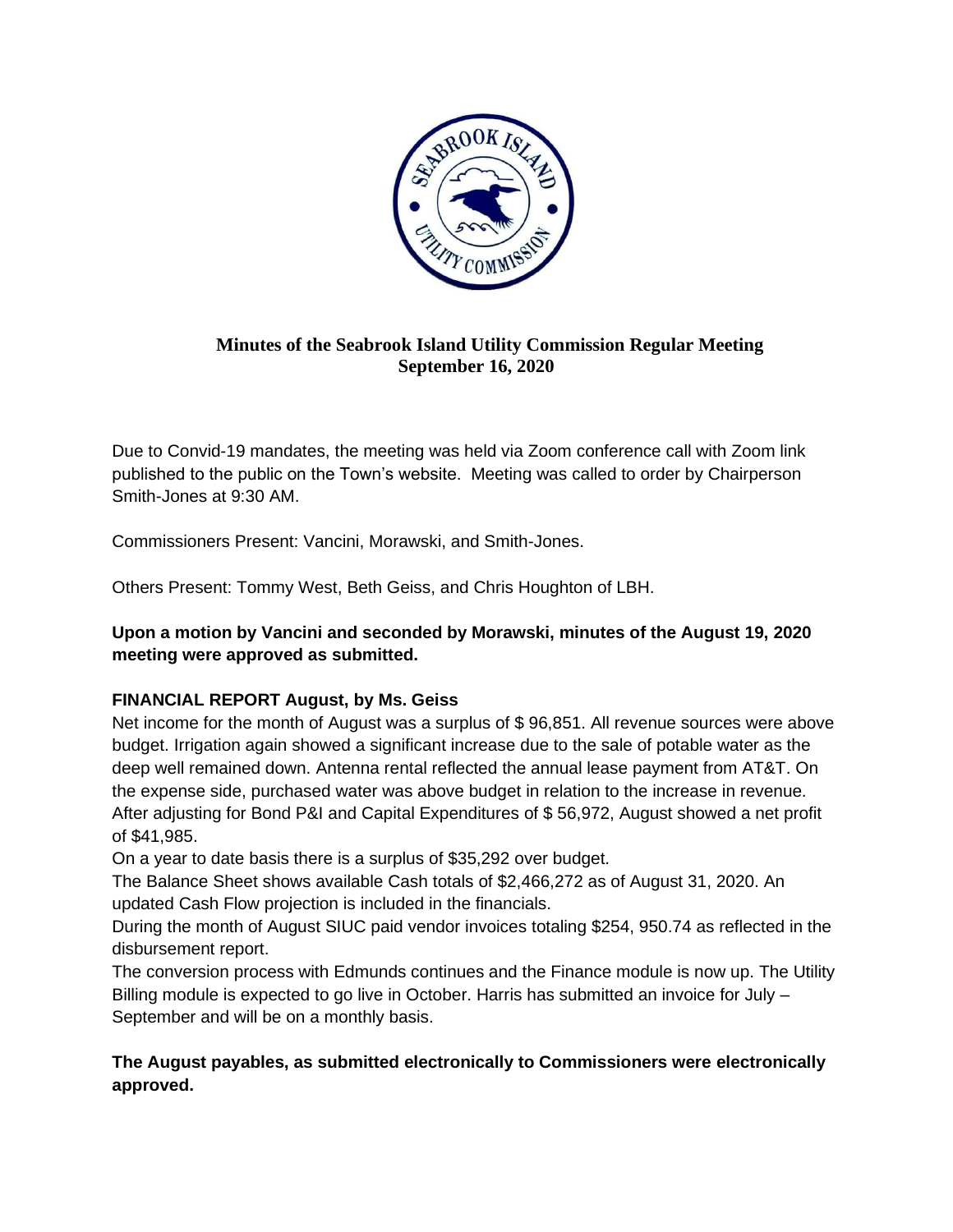## **OPERATIONS REPORT August, 2020 by Mr. West WATER RESOURCE FACILITY(Sewer)**

Effluent quality continued to meet permit requirements during the month. Daily average flows were 0.453 million gallons per day (MGD). The maximum day was 0.639 million gallons for the month. The average effluent Total Suspended Solids (TSS) was 5 mg/l and the average effluent Biochemical Oxygen Demand (BOD) was 5 mg/l, indicating excellent process control. During August 5184 gallons of Sodium Hypochlorite (Bleach) was used for effluent disinfection and process control. Experiencing bulking issues with the biological process. The SVI (Sludge Volume Index) was averaging over 200 and has dropped to 120 indicating a good settling activated sludge. We will continue chlorinating the influent to reduce sulfides that causes filamentous bulking.

Total effluent & deep well pumped to Seabrook golf courses for irrigation for August was 11.449 million gallons effluent and 0.000 million gallons deep well. Total effluent and deep well pumped to Oak Point golf course were 2.306 million gallons effluent and 0.000 million gallons deep well.

The deep well pump had to be pulled for repair and we are still supplementing the golf courses with potable water. Total potable water delivered to Seabrook was 11.084 million gallons. Total potable water delivered to Oak Point was 1.374 million gallons.

#### **SEABROOK WATER DISTRIBUTION**

SIUC delivered 41,289,758 gallons of water for the month compared to 42,260,290 gallons last year. The accounted for water received for the month from St Johns was 92.58% compared to 94.45% last year.

Began installing new Radio Read Meters.

**MAINTENANCE HIGHLIGHTS Leak Repairs -5 New Meter Installs**-2 **New Sewer Inspections**-1

#### **OLD BUSINESS**

The Holding Pond Expansion Project was discussed. Commissioner Smith-Jones questioned the immediate need for increased capacity as the Study indicated capacity at the current time was not an issue. Apparently, if the Club would readily accept the up to 1.1 mgd effluent as stated in the Agreement, the need for capacity is not as immediate. However, when SIUC's obligation for growth build out is reached, increased capacity will become necessary. A Capacity or Facility Fee was discussed as other Sewer Utilities charge their golf courses a fee for effluent. Commissioners requested Mr. West look further into this. Commissioner's also suggested the Chair arrange a meeting with the Club Manger regarding the capacity issue and the need for an effluent charge. Commissioner Smith-Jones also stated that it appears that groundwater maybe infiltrating into the pond as well as effluent could be seeping out of the holding pond based upon the level of effluent in the pond and given that it is not lined. Smith-Jones felt this issue needed to be explored particularly if SCDHEC agrees to approve expansion without requiring the holding pond to be lined. Commissioner Morawski felt that SCDHEC's determination was sufficient. No action has been taken on this project. This will be discussed at our next meeting.